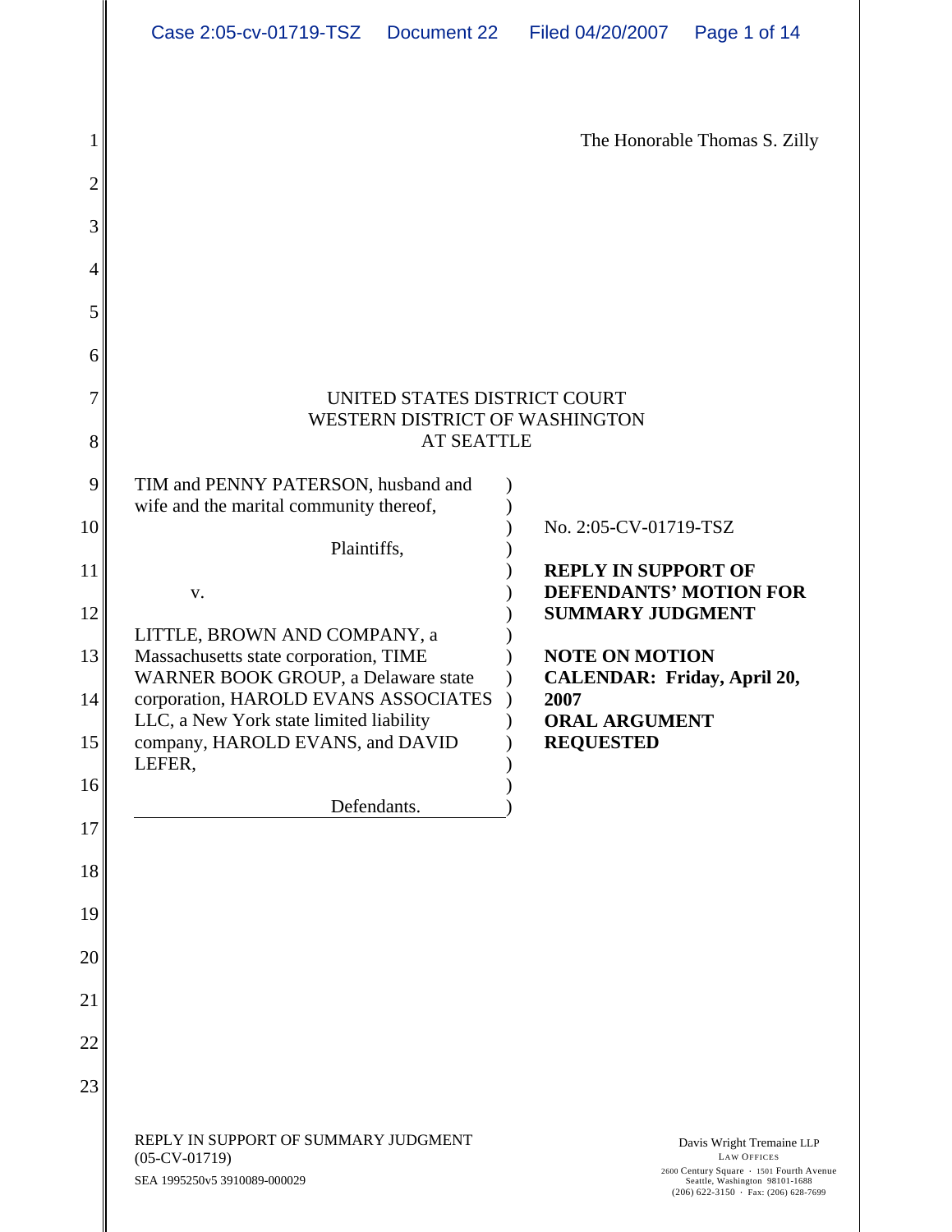#### 1 || **INTRODUCTION I. INTRODUCTION**

2 Plaintiffs' response goes well over the permissible page limits without leave of 3 Court, contesting factual and legal issues that are not part of their lawsuit, and are thus 4 completely irrelevant to this summary judgment motion. On the critical issues, however, 5 their Response fails to offer any evidence that Defendants' statements are false, provably 6 false, not opinion, or libelous *per se*; or to show why – as a matter of law – the "father of 7 DOS" battling a 25-year public paternity dispute is not a limited-purpose public figure in a 8 ibel lawsuit relating to his invention. Having failed on these foundational issues, Plaintiffs 9 || cannot offer any evidence to support – let alone sustain their First Amendment burden of 10 proving actual malice with convincing clarity – any element of their *prima facie* case.

11 Plaintiffs' lawsuit improperly attempts to enlist libel law to quash a 25-year debate 12 over the respective innovations of Tim Paterson and Gary Kildall in the development of 13 the modern personal computer. Such a task is ultimately futile. As Sir Harold Evans 14 makes clear in THEY MADE AMERICA ("The Book"), the greatest inventors have used and 15 transformed the works of their predecessors. Sir Isaac Newton famously summarized this  $16$  fundamental truth in 1676, by conceding that his own innovations stood "on the shoulders 17 of giants." Tim Paterson is entitled to no more deference than Sir Isaac Newton. of giants." Tim Paterson is entitled to no more deference than Sir Isaac Newton.<br>
18 Accordingly, the Court should grant Defendants' motion for summary judgment.

#### $\|19\|$  arguments in the set of  $\|$ **II. ARGUMENT**

## 20 **A. This Court Should Disregard Plaintiffs Unsupported Assertions of Disputed Facts.**

 $21$  $22$   $\parallel$  $23$   $\parallel$ Plaintiffs must offer competent evidence, not conclusory assertions, to oppose Defendants' motion. A mere "alleged factual dispute between the parties will not defeat an otherwise properly supported motion for summary judgment; the requirement is that there

REPLY IN SUPPORT OF SUMMARY JUDGMENT STATES AND RAVIS Wright Tremaine LLP  $(05$ -CV-01719) — 1

SEA 1995250v5 3910089-000029 Davis Wright Tremaine LLP LAW OFFICES 2600 Century Square 1501 Fourth Avenue Seattle, Washington 98101-1688  $(206)$  622-3150 · Fax: (206) 628-7699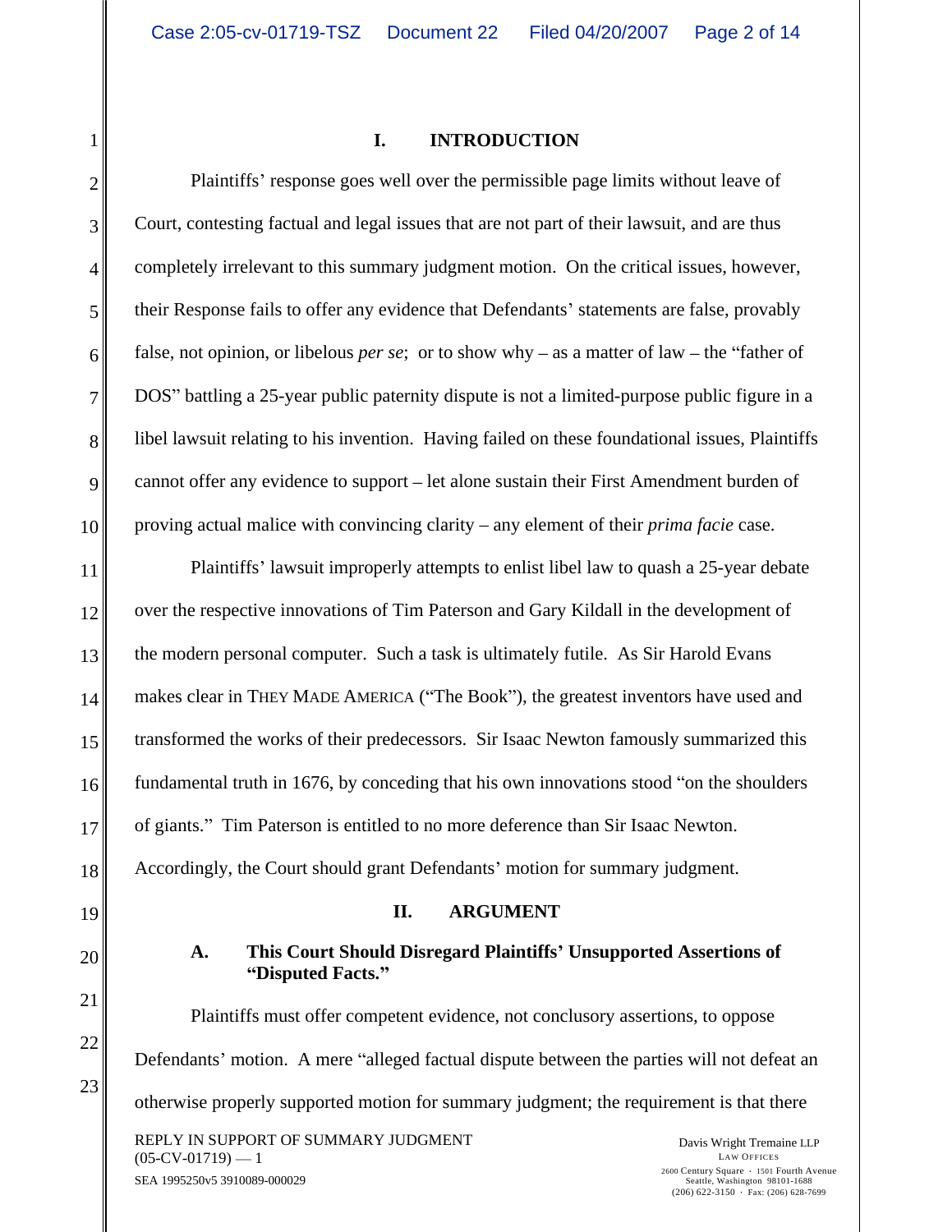1 be no genuine issue of material fact." *Anderson v. Liberty Lobby, Inc.*, 477 U.S. 242, 247- $2 \parallel 48$  (1986). No genuine issue of fact for trial exists where the record, taken as a whole, 3 could not lead a rational trier of fact to find for the non-moving party. *Matsushita Elec.*  4 *Indus. Co. v. Zenith Radio Corp*., 475 U.S. 574, 586 (1986).

5 Plaintiffs attempt to raise the specter of disputed facts - and thus defeat summary 6 igudgment – merely by setting out a "Disputed Facts" section. *See* Response at pp. 2-4. In 7 fact, Defendants do not take issue with Plaintiffs' general characterization of many of these 8 issues, and agree that the challenged statements listed on page 4 of their Response form the 9 bases for Plaintiffs' claims. But none of these purported "facts" (even if supported by 10 || competent evidence) negates Defendants' entitlement to summary judgment.

#### 11 **B. Plaintiffs Cannot Prove the Elements of Defamation**

12 Under Washington law, "a defamation plaintiff must show four essential elements: 13<sup> $\parallel$ </sup> falsity, an unprivileged communication, fault, and damages." *Mark v. Seattle Times*, 96 14 Wn.2d 473, 486, 635 P.2d 1081 (1981). This *prima facie* showing must consist of 15<sup> $\parallel$  "specific, material facts" and not mere conclusions or unsupported allegations. *LaMon v*.</sup> 16 *Butler*, 112 Wn.2d 193, 197, 770 P.2d 1027 (1989). Summary judgment must be entered 17 against Plaintiffs if they fail to make a showing sufficient to establish the existence of any 18 element essential to their case. *Celotex Corp. v. Catrett*, 477 U.S. 317, 322-24 (1986).<br>
Here, Plaintiffs have failed to establish **any** of these basic elements, let alone all.

19 Here, Plaintiffs have failed to establish any of these basic elements, let alone all.

## 20 **1. Plaintiffs Cannot Establish Falsity**

21 **a. The Response Confirms Defendants Statements**

22 ||<br>
Plaintiffs' response on their falsity argument effectively proves that summary 23 igudgment should be granted against them. Rather than offer evidence refuting statements

REPLY IN SUPPORT OF SUMMARY JUDGMENT **Example 12 Property Contains Contained A** Davis Wright Tremaine LLP  $(05$ -CV-01719) — 2  $\qquad \qquad$  LAW OFFICES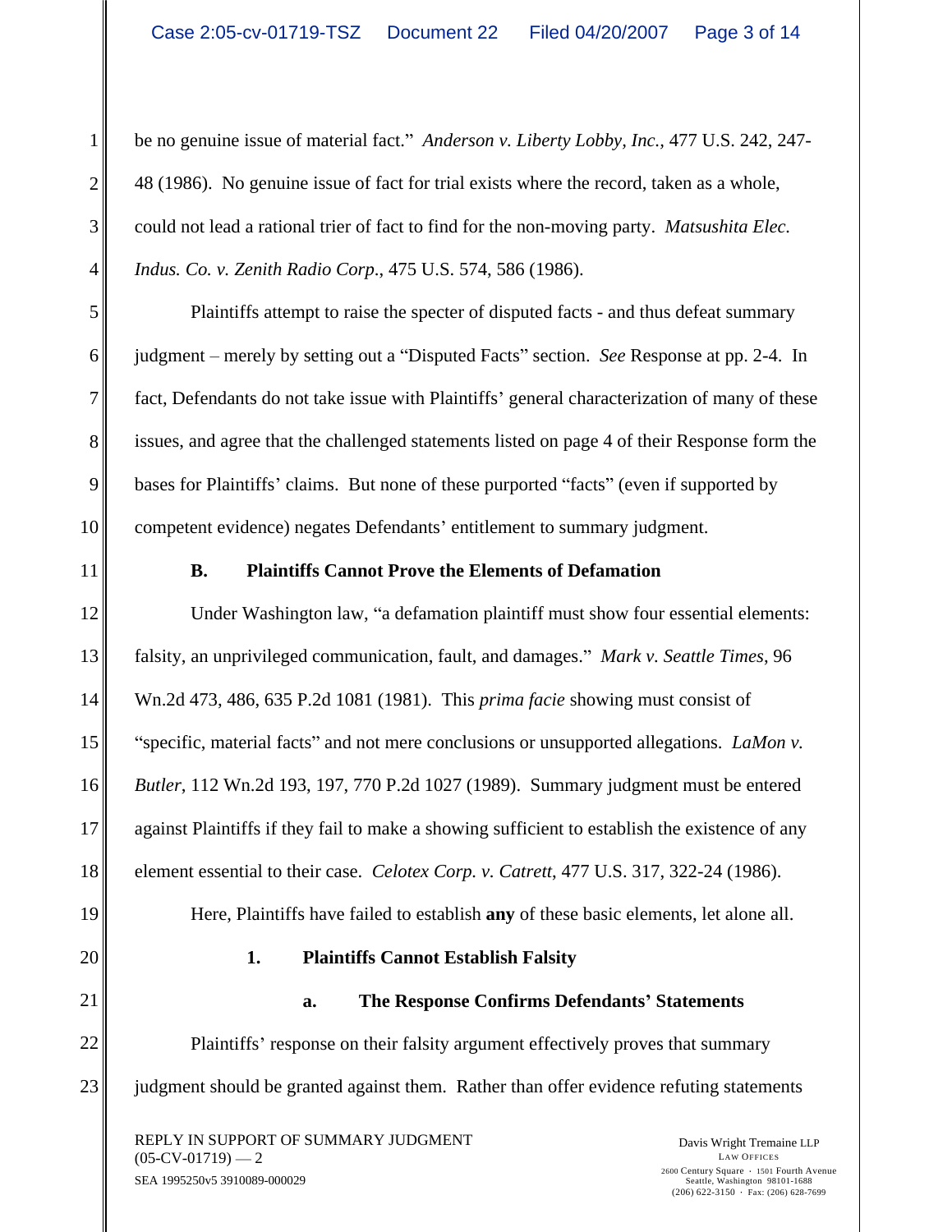1 in the Book that suggest that Mr. Paterson copied elements of, and relied on, Mr. Kildall's 2 CP/M in designing his QDOS or 86-DOS, Plaintiffs attempt to shadow-box with an 3 || allegation never mentioned in the Book. Thus, they feebly assert that "Paterson did not 4 copy [CP/M] verbatim," and that in any event, their copying of the key function calls in 5 CP/M was **justified** to avoid "run[ning] the risk that programmers, unwilling to start from 6 scratch with another set of labels, would not adapt their programs to [Paterson's] operating [168] 7 system." Response at 12. Plaintiffs are dueling with a phantom.

8<sup>|</sup> First, there was no assertion in the Book that Paterson ever copied CP/M or its 9 function calls "verbatim." The challenged statements in this case – handpicked, of course,  $10$  by Plaintiffs – refer only to Paterson as "taking a ride on Kildall's system," "making the 11 two systems similar," "copying most of the top part of Kildall's operating system," and 12 || "t[aking] almost unaltered Kildall's Int-21 mechanism." *See* Complaint || 1.4. Plaintiffs' || 13 efforts to show that their copying of CP/M was less than verbatim<sup>1</sup> do not undercut the 14<sup> $\parallel$ </sup> essential (and substantial) truth of Defendants' publication, *i.e.*, that many function calls 15 were identical and thus that Kildall believed that Paterson in fact had appropriated or 16 copied important elements of his operating system.<sup>2</sup> function calls "verbatim." The challenged statements in this case – handpicked, of course,<br>by Plaintiffs – refer only to Paterson as "taking a ride on Kildall's system," "making the

17 Second, Paterson's theory that somehow he "had to use" and was justified in using 18 || Kildall's function calls – which he describes for his convenience as labels, and mere

 $19$   $20 \parallel$  from Kildall. Response at 10-14. Since the beginning of the PC revolution, however, the system interface  $21 \parallel$  want it to do. ... Defining interfaces is the most important part of system design. Usually it is also the most 1<br><sup>1</sup> Plaintiffs also seek to minimize the value of the system interfaces that Paterson acknowledges he copied has been the essence of the modern computer operating system: "The most important hints, and the vaguest, have to do with obtaining the right functionality from a system, that is, with getting it to do the things you

<sup>22</sup>  $\parallel$  should be complete, and it should admit a sufficiently small and fast implementation." Butler W. Lampson, difficult, since the interface design must satisfy three conflicting requirements: an interface must be simple, it *Hints for Computer System Design*, ACM Operating Systems Review, 15, 5 (October 1983), pp.33-48. <sup>2</sup>

<sup>23&</sup>lt;br>with stealing, thievery, or moral turpitude. The Court may disregard deceptive characterizations of the  $<sup>2</sup>$  Plaintiffs also attempt to escalate the severity of Defendants' statements by repeatedly equating copying</sup> undisputed language in the Book, which of course speaks for itself.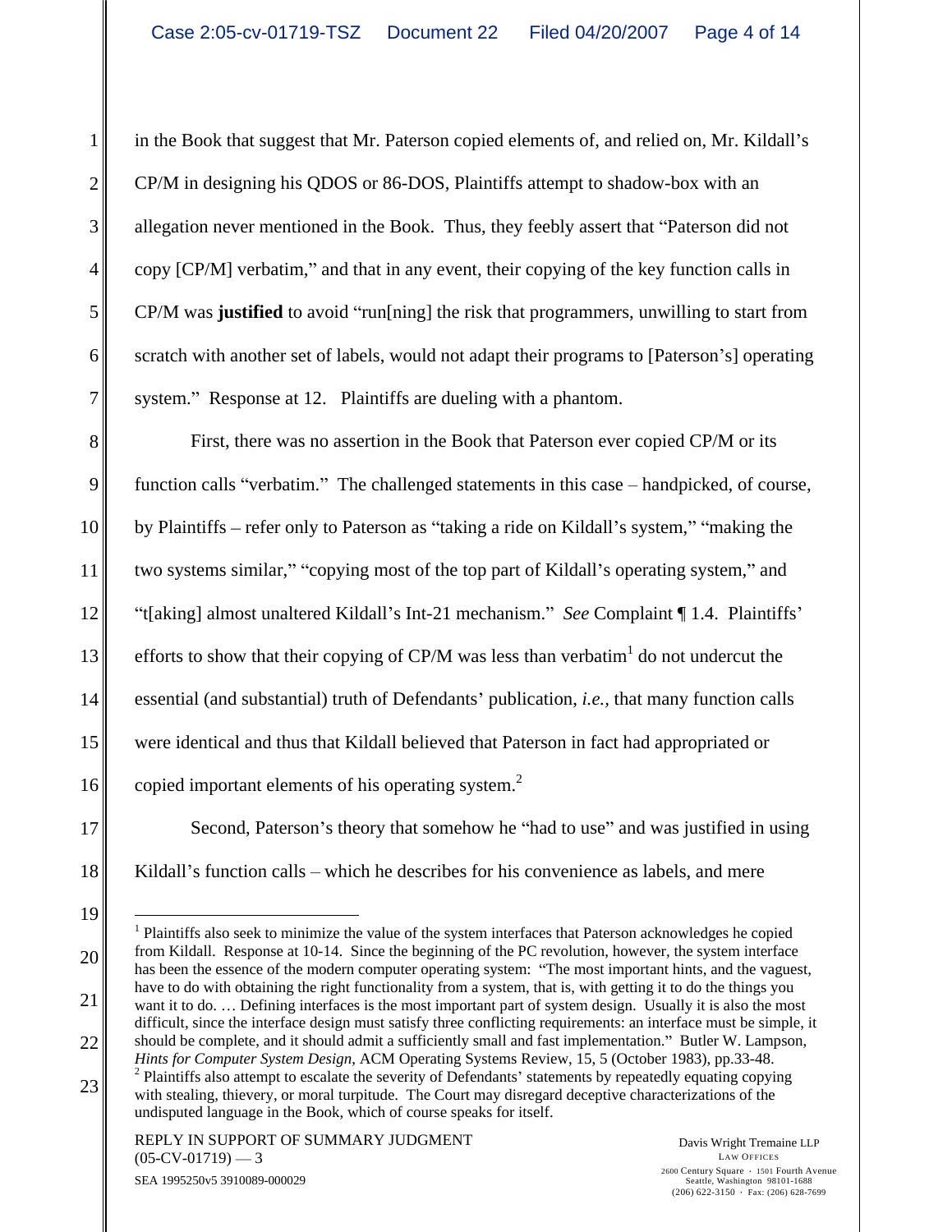$1 \parallel$  "veneers" – is irrelevant to the narrow question presented by this motion, which is whether  $2 \parallel$  he in fact copied the CP/M function calls. Far from defeating summary judgment, 3 Paterson's proffered justification constitutes an unequivocal admission that the challenged  $4\parallel$  statements are substantially true. he in fact copied the CP/M function calls. Far from defeating summary judgment,<br>Paterson's proffered justification constitutes an unequivocal admission that the challenged

 $5$  Where, as here, Plaintiffs take on the "gravest of" their concerns<sup>3</sup> and ultimately 6 confirm the substantial truth of the challenged statements, this Court should find that 7 summary judgment is warranted. statements are substantially true.<br>Where, as here, Plaintiffs take on the "gravest of" their concerns<sup>3</sup> and ultimately

#### 8 **b. The Kildall Chapter is Nonactionable Opinion**

9 Statements must be provable as false before there can be defamation liability. 10 *Milkovich v. Lorain Journal Co.,* 497 U.S. 1, 19-20 (1990). Opinion statements, or loose, 11 figurative, or hyperbolic language – precisely because they are not provable as false 12<sup> $\parallel$ </sup> statements of fact – are not actionable. *Id; see also Schmalenberg v. Tacoma News,* 13 *Inc.*, 87 Wn. App. 579, 591, 943 P.2d 350 (1997). Courts have additionally held that "the 14 ack of precision in the meaning of a word makes [an] assertion [using that word] 15 || incapable of being proven true or false." See McCabe v. Rattiner, 814 F.2d 839, 842-43 16 (1st Cir. 1987). Accordingly, descriptions such as "rip-off," and "fraud," "scandal," 17<sup> $\parallel$  "snake oil job," have been found to be non-actionable as a matter of law. *See Phantom*</sup> 18 Touring, Inc. v. Affiliated Publications, 953 F.2d 724, 728 (1st Cir. 1992) ("a rip-off, a

 $21 \parallel$  acknowledged, to suggest that he created a "clone" of another's operating system does not imply any 22  $\parallel$  excerpts of the transcript of Mr. Paterson's deposition are included as Exhibit A to the Declaration of Bruce illegality, or any violation of anyone's intellectual property rights. Paterson Dep. 41:5-42:25 (relevant

23  $\parallel$  a hawsuit could have been brought of would have been won by Khdan is firenevant, and is unimately a matter of speculation and opinion, not fact. To pretend that this is a 1980 copyright infringement action is irrel E.H. Johnson in Support of Reply in Support of Defendants Motion for Summary Judgment) Whether such a lawsuit could have been brought or would have been won by Kildall is irrelevant, and is ultimately a matter

 $19$   $-$ 20 innovation and that Kildall could not have sued Paterson. Plaintiffs thus seek to distract the Court from the  $\sim$ <sup>3</sup> In an apparent attempt to obfuscate the issues, Plaintiffs also argue that Int-21 was not the heart of Kildall's weakness in their defamation case by inviting it to adjudicate a hypothetical copyright infringement action that could have been brought by Kildall against Paterson, circa 1980. As Paterson himself has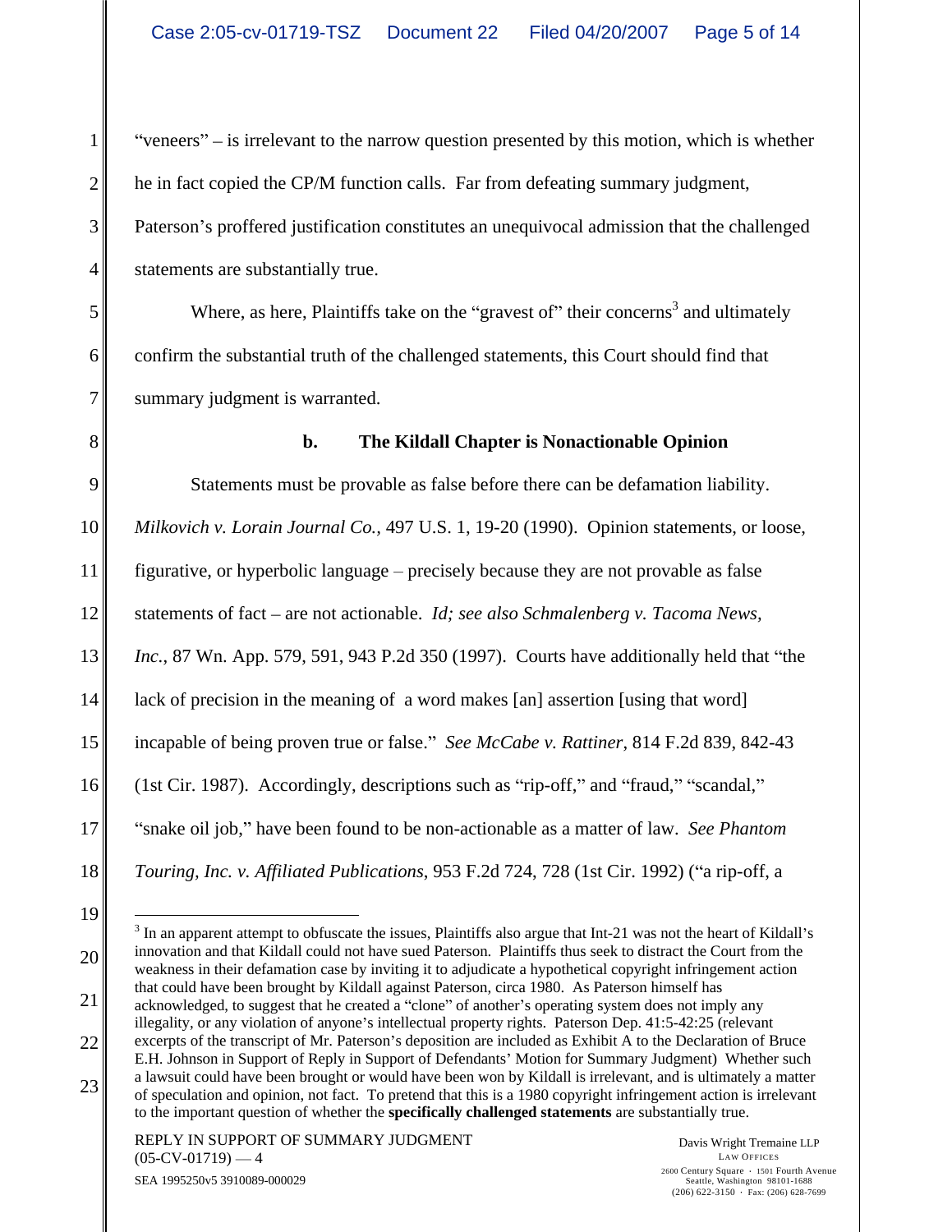1 fraud, a scandal, a snake-oil job" was mere hyperbole and, thus, protected opinion); *see* 2 *also Camer v. Seattle Post-Intelligencer*, 45 Wn.App. 29, 40-41, 723 P.2d 1195 (1986) 3 (words such as "unethical", "con artists", and "fraud" are statements of opinion).

4. Plaintiffs have identified four statements in the Book that are nonactionable 5 opinion. These statements include: (words such as "unethical", "con artists", and "fraud" are statements of opinion). Plaintiffs have identified four statements in the Book that are nonactionable

6 • "Kildall writes: 'Paterson's Seattle DOS was yet another one of the rip-offs of 7 the CP/M design. The CP/M machine code was taken apart, using CP/M's own DDT [its | 8 debugger], to determine the internal workings of CP/M in order to make a clone of CP/M 9 || operations." Complaint || 1.4.a.

10 **But for Mr.** Paterson to cite the unavailability of CP/M-86 as justification for  $11$  appropriating the 'look and feel' of a competing operating system and its utilities seems to 12 me analogous to telling a judge, 'I needed the car, Your Honor, and the plaintiff wouldn't 13 sell me his, so I was forced to take it." Complaint | 1.4.b.

14 . . . Paterson s adaptation of Kildall s system . . . *Id.* ¶ 1.4.c.

15 . . . Paterson s version of Kildall s program . . . *Id.* ¶ 1.4.d.

16 These statements - as opinions - are not "provable as false," and in light of

<sup>17</sup> Plaintiffs' admissions as discussed *supra* at pp. 3-4, may in fact be substantially true.<sup>4</sup> the contract of the contract of

 $19$   $-$ 20 attempts to interpret the Book, and argue that it is false and defamatory. To the contrary, the chapter speaks 21  $\parallel$  572-73 (7th Cir. 1989) (defamatory meaning of a publication is a question of law for the Court and an expert 22 (expert testimony on meaning of "scam" would not assist trier of fact); *World Boxing Council v. Cosell*, 715 23 and comparing it with the articles he claims to have relied on, without the 'help' of a linguistics expert"). The Hollaar Declaration attached to Plaintiffs' Response should be stricken to the extent that Hollaar for itself and Hollaar's opinions must be disregarded because they address an issue of law. *See Marx & Co. v. Diners Club, Inc.*, 550 F.2d 505, 508-12 (2d Cir. 1977); *FTC v. Amy Travel Services, Inc.*, 875 F.2d 564, witness cannot offer testimony as to an issue of law); *McCabe v. Rattiner*, 814 F.2d 839, 843 (1st Cir. 1987) F. Supp. 1259 (S.D.N.Y. 1989) (testimony of expert in "media analysis and communications research" inadmissible where "layman is perfectly capable of reading [defendant's] book and comparing it with the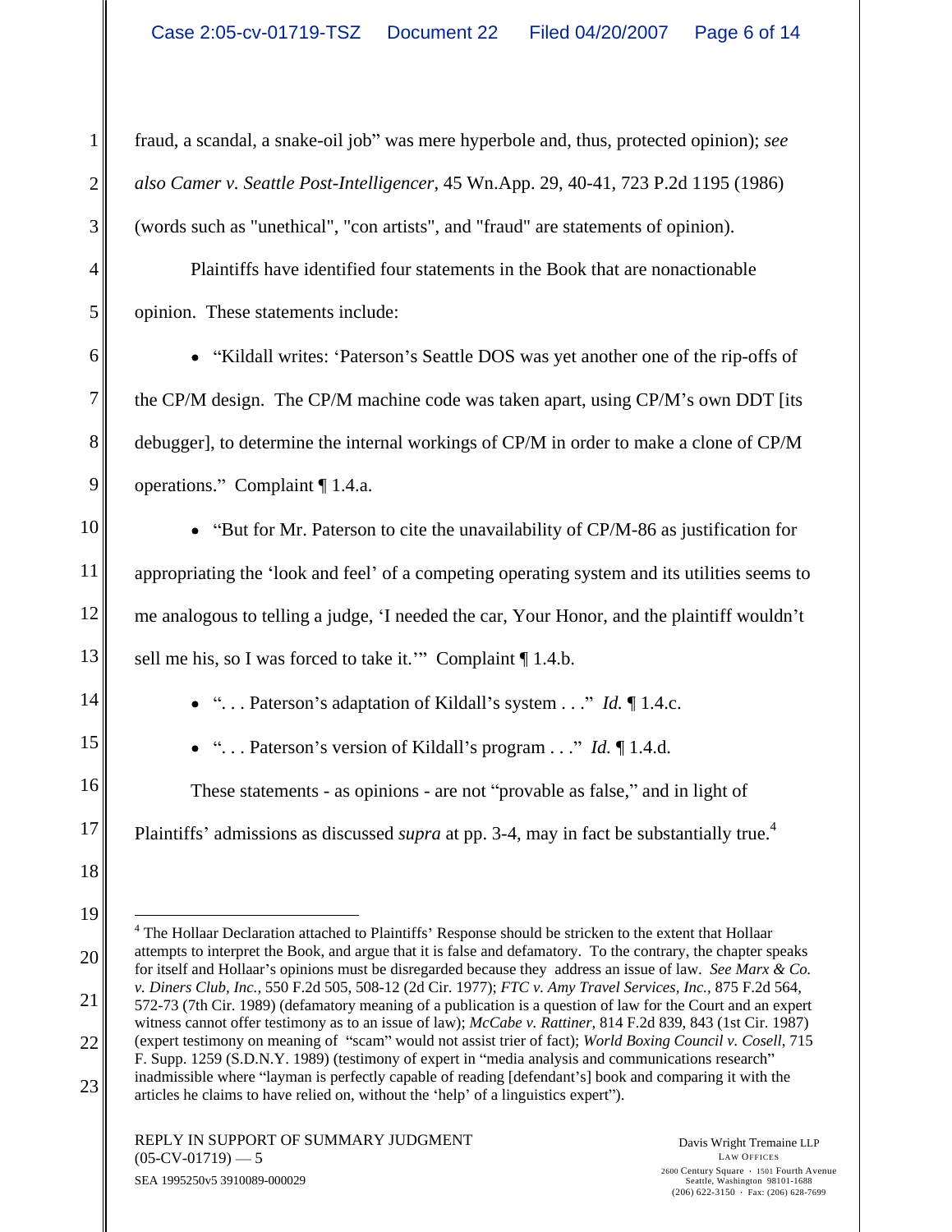1| Although Plaintiffs take issue with Kildall's use of the term "rip-off" to describe  $2 \parallel$  the extent of Paterson's copying, this statement cannot be actionable. First, the term is 3 slang, figurative, and has multiple definitions; thus it is not susceptible to being proven 4 true or false. *See* WEBSTER'S II NEW COLLEGE DICTIONARY 956 (1999) (**rip-off**  $\qquad$ 5 (rip'ôf', - õf') *n. Slang.* 1. A theft. 2. A thief. 3. Exploitation. 4. Something, as a story 6 or film, that is clearly imitative of or based on something else). Second, and particularly 7 significant here, the fact that "rip-off" refers to "something...clearly imitative of or based 8 on something else," indicates that Kildall's description of QDOS is substantially true. 9 || Indeed, Paterson's protestations to this Court that he was "justified" in using Kildall's 10 function calls confirm that Paterson's work was "something ... clearly imitative of or 11 based on something else." based on something else."

12<sup>|</sup> Whether the Kildall chapter is an actionable statement of defamatory fact or a 13 statement of nonactionable opinion is an issue of law for the Court. *Camer v. Seattle Post-*14 *Intelligencer*, 45 Wn. App. at 39; *Benjamin v. Cowles Pub g Co.*, 37 Wn. App. 916, 922, 15 684 P.2d 739 (1984). In making this determination, the Court must consider the "entire" 16 publication, as a whole. *Camer*, 45 Wn. App. at 39; *Benjamin*, 37 Wn. App. at 923; *Robel*  17 v. Roundup Corp., 148 Wn.2d 35, 56, 59 P.3d 611 (2002). The publication "must be 18<sup> $\parallel$ </sup> considered as a complete picture and not by isolated segments." *Sims v. KIRO, Inc.*, 20 19 Wn. App. 229, 234, 580 P.2d 642 (1978); *Kassel v. Gannett Co.,* 875 F.2d 935, 946 (1st 20 Cir. 1989) (defamatory report to be "taken as a whole" rather than "parsed"); *Foretich v*. 21 *CBS, Inc.,* 619 A.2d 48, 58 (D.C. App. 1993) (court must consider program as a whole). 22 || In the Book, for example, when Kildall was quoted alleging that "The CP/M 23 machine code was taken apart using CP/M's own DDT {its debugger} to determine the Although Plaintiffs take issue with Kildall's use of the term "rip-off" to describe<br>turt of Patencon's copying, this subtentent cannot be accionable. First, the term is<br>garantice, and has multiple definitions: thus it is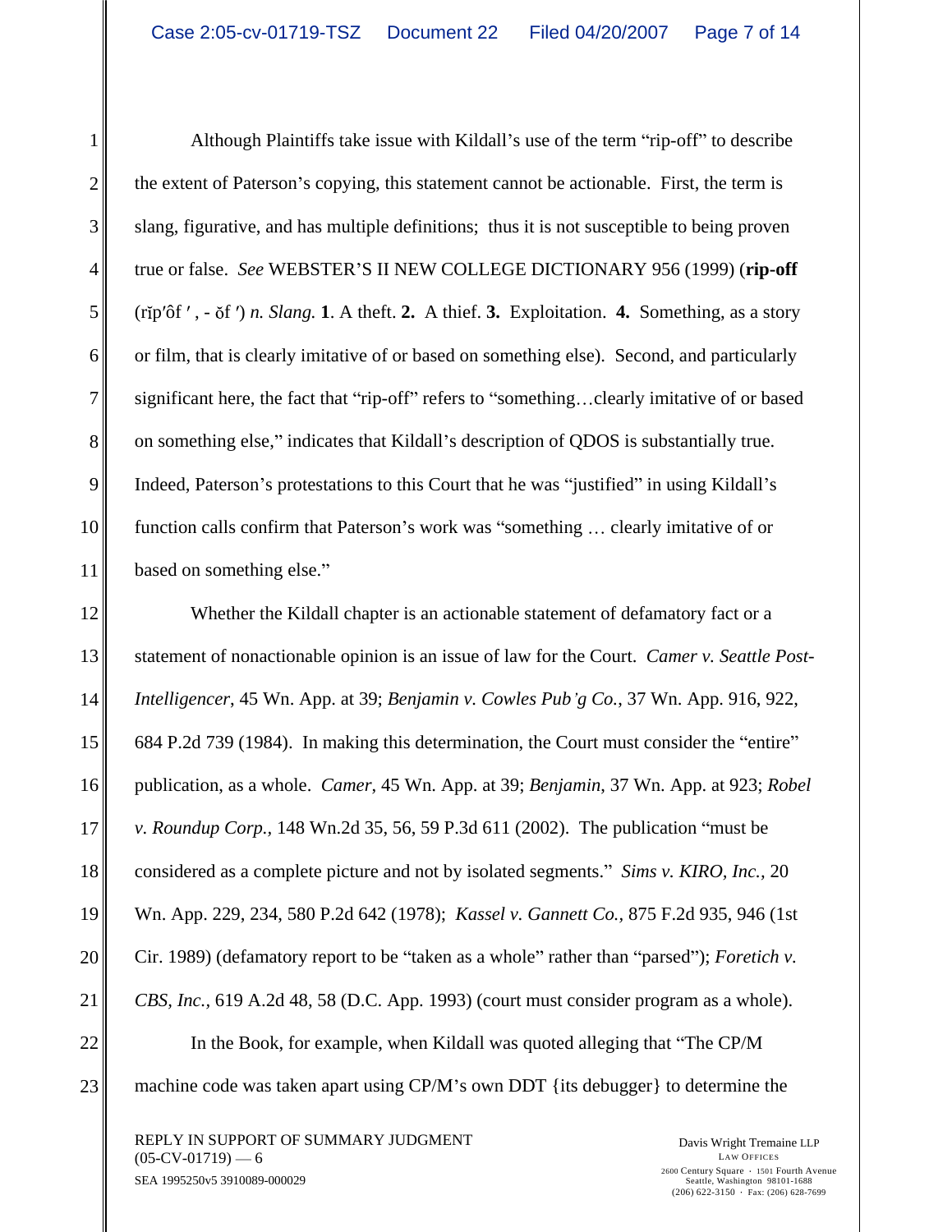1 internal workings of CP/M in order to make a clone of CP/M's operating operation," an 2 unequivocal denial from Paterson immediately followed. *See* Harold Evans, *Gary Kildall*  3 *He saw the Future and Made it Work. He was the True Founder of the Personal Computer*   $4 \parallel$  Revolution and Father of PC Worlds, in THEY MADE AMERICA 402, 410 (2004).<sup>5</sup> Thus,  $5 \parallel$  the Book states: 6 Paterson has denied using CP/M source code but admits making the two 7 completely different file-storage format, none of the internal workings has  $8 \parallel$  $9$  $10$  $11$  $12$  $\|3\|$ 14 actionable if ""it is plain that the speaker is expressing a subjective view, an 15 possession of objectively verifiable facts . . . . *Gray v. St. Martin's Press,*  16 *Inc.*, 8 F.3d 1222, 1227 (7th Cir. 1993)).... 17 *Riley v. Harr,* 292 F.3d 282, 289 (1<sup>st</sup> Cir. 2002); see also Moldea v. New York Times Co., \[\] 18 22 F.3d 310, 317 (D.C. Cir. 1994) ("Because the reader understands that [the challenged | 19 statement] represents the writer's interpretation of the facts presented, and because the 20 care reader is free to draw his or her own conclusions based upon those facts, this type of 21 statement is not actionable in defamation.").  $22 \parallel$ 23  $\frac{1}{\sqrt{5}}$  The Kildall chapter at issue in this case is attached to the Das Declaration filed on March 15, 2007, as Thus, and the same of  $\vert$ the Book states: systems similar to help translate programs into QDOS. "Because of the any corresponding relation to anything within CP/M," Paterson says. Considering the publication as a whole  $-$  and not simply the isolated sentences and phrases strung together by Plaintiffs  $-$  it is immediately apparent that Defendants have accurately presented **both** Kildall's allegation and Paterson's denial, allowing readers to draw their own conclusions from these two obviously knowledgeable sources. As a matter of law, such a publication is not actionable: [O]f central importance in this case, even a provably false statement is not interpretation, a theory, conjecture, or surmise, rather than claiming to be in *Inc.,* 221 F.3d 243, 248 (1st Cir. 2000) (quoting *Haynes v. Alfred A. Knopf.*  Exhibit B.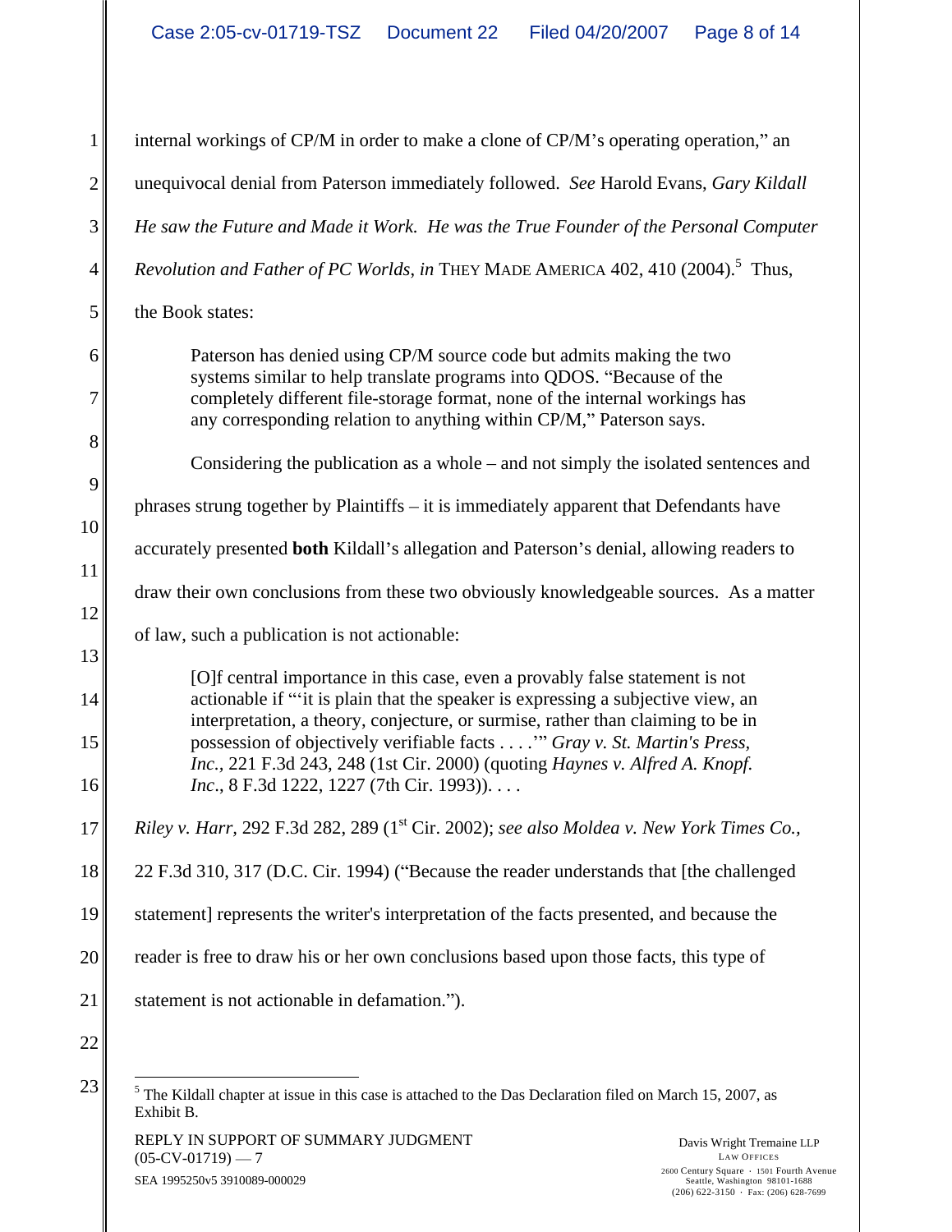## 1 **c. The Publication s Sting is Substantially True**

2<sup> $\parallel$ </sup> The Court may grant summary judgment in a defamation action if the publication's 3 <sup>4</sup> sting" is true. *See Herron v. KING Broadcasting Co.*, 109 Wn.2d 514, 522, 746 P.2d  $4 \parallel 295 (1987)$  (quoting *Mark*, 96 Wn.2d at 494). The "sting" is the gist of the story as a 5 whole. *Id*. Here, given that Paterson admits (*see* Motion at 5) that he lifted the function 6 || calls from Kildall's CP/M user's manual (a copyrighted document, whatever the 7 copyrightability of source code in 1980) and relied on Int-21 in developing QDOS, he 8 || cannot deny the substantial truth of the challenged statements.

#### 9 **2. Plaintiffs Cannot Establish Fault**

10 Public figures, including limited-purpose public figures, must prove – with 11 evidence of convincing clarity – that Defendants published their false and defamatory 12 statements with actual malice. *Curtis Publ g Co. v. Butts*, 388 U.S. 130, 155 (1967); *Gertz*  13 *v. Robert Welch Inc.*, 418 U.S. 323, 351 (1974). Here, the record shows that Mr. Paterson 14 is a limited-purpose public figure, and Plaintiffs have offered no evidence, certainly no 15<sup> $\parallel$ </sup> evidence of convincing clarity, that any of the Defendants acted with actual malice.

#### 16 **a. Paterson is a Limited-Purpose Public Figure**

17 The Ninth Circuit recognizes a limited-purpose public figure as "one who 18 voluntarily injects himself or is drawn into a particular public controversy and thereby becomes a public figure for a limited range of issues." *Dworkin v. Hustler Magazine Inc.*,<br>20 867 F.2d 1188, 1197 (9th Cir. 1989) (quoting *Gertz*, 418 U.S. at 351). "[A] public 20 867 F.2d 1188, 1197 (9th Cir. 1989) (quoting *Gertz*, 418 U.S. at 351). "[A] public 21  $\parallel$  controversy is one that touches upon serious issues relating to... community values, 22<sup> $\parallel$ </sup> **historical events**, governmental or political activity, arts, education, or public safety." 23 *Wells v. Liddy*, 186 F.3d 505, 540 (4th Cir. 1999) (emphasis added). Here, where there

REPLY IN SUPPORT OF SUMMARY JUDGMENT<br>
(05-CV-01719) — 8<br>
LAW OFFICES  $(05$ -CV-01719) — 8  $\qquad \qquad$  LAW OFFICES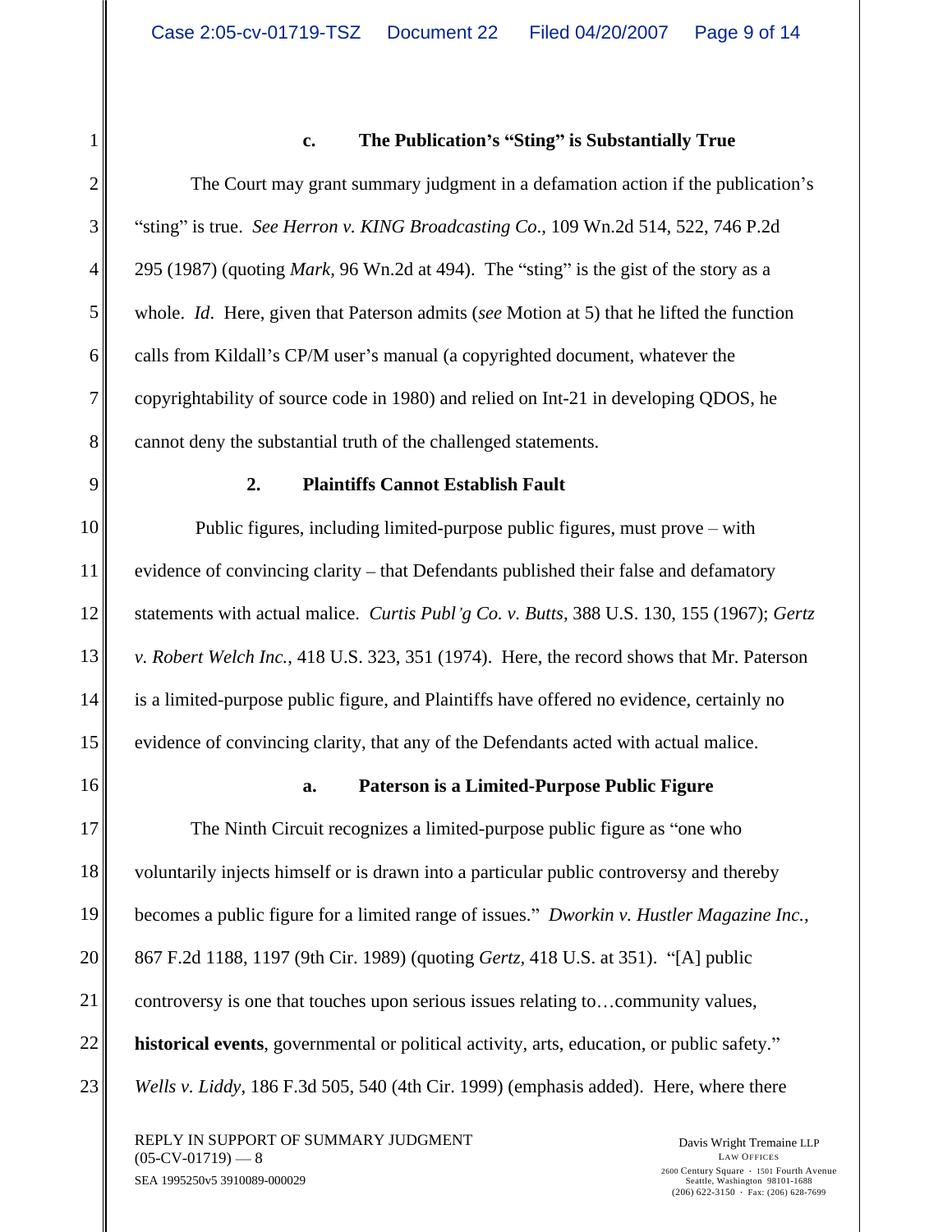1 was a long-standing debate (see Defendants' Motion at 8-14) over the origins of QDOS  $2 \parallel$  and the extent to which "the father of DOS" copied or relied on elements of Kildall's  $3$  CP/M system — a debate that began with the first "leak" to *InfoWorld* in 1981 about 4 similarities between CP/M and the operating system of the still-secret IBM PC (Das Decl.  $5$  Ex. S) — it cannot be seriously disputed that a legitimate public controversy exists.<sup>6</sup>

 $\begin{bmatrix} 6 \end{bmatrix}$  Ex. S) — it cannot be seriously disputed that a legitimate public controversy exists.<sup>6</sup><br>
Paterson, moreover, has played a key role in that dispute. Plaintiffs' statement that 7 Defendants can "at most...point to a couple of articles in trade journals ... and one 8 [ [Paterson] letter to the editor..." (Response at 8) is a transparent effort to attempt to 9 minimize his public relations efforts, which included providing an interview for a best- 10 selling history of Bill Gates and Microsoft (Motion at 12). Moreover, the trade journals 11 are targeted to and read by the very community concerned with these issues, which is the 12 basis for Paterson's limited public figure status.<sup>7</sup> The conclusion is clear that, over the 13 decades, Paterson has repeatedly sought dissemination of his views about the importance 14 of his invention, the relationship between QDOS and CP/M, and his role in the creation of 15 MS-DOS in these journals and books, and in repeated interviews, thereby voluntarily 16 injecting himself into the public discourse about this important historical subject.<sup>8</sup> was a long-stranding debate (see Defendants' Motion at 8-14) over the origins of QDOS<br>
and the extent to which "the future or DOS" copied core registed on elements of Kildall's<br>
CFM system — a debate hat because of the sta the contract of the contract of

<sup>&</sup>lt;sup>6</sup> Indeed, Paterson's own website, <http://www.patersontech.com/>, acknowledges the "Origins of DOS" controversy and again offers to set the record straight. Paterson Dep. 73:5-74:18; Paterson Dep. Exs. 6 and 7

<sup>20</sup>  $\parallel$  attached as Exs. B and C to Johnson Decl.<br><sup>7</sup> See Waldbaum v. Fairchild Publications, Inc., 627 F.2d 1287, 1290, 1300 (D.C. Cir. 1980) (supermarket 21  $\parallel$  Goldreyer Ltd. v. Dow Jones & Co., Inc., 259 A.D.2d 353687 N.Y.S.2d 64 (1<sup>st</sup> Dep't 1999) (art restorer executive whose actions were reported in trade publications was a limited-purpose public figure); *Daniel*   $\sin$  Dep't 1999) (art restorer

 $22$  surrounding his questionable techniques in the restoration of a valuable painting). known in the art profession but "not outside of it" found to be public figure with respect to "controversy"

<sup>23</sup>  $\parallel$  *Neoples Nat. Bank of Washington, 39* Wil. App. 103, 110, 790 1.2d 420 (1990) (ching caraso *v. Local Union*<br>*No.* 690 of Int'l Broth. of Teamsters, 100 Wn.2d 343, 354, 670 P.2d 240 (1983) ("a libelous *per se* sta <sup>8</sup> Paterson's failure to allege or prove special damages mandates that he prove actual malice. *Demopolis v*. *Peoples Nat. Bank of Washington*, 59 Wn. App. 105, 116, 796 P.2d 426 (1990) (citing *Caruso v. Local Union*  is actionable without proof of special damages only if the defendant acted with actual malice)).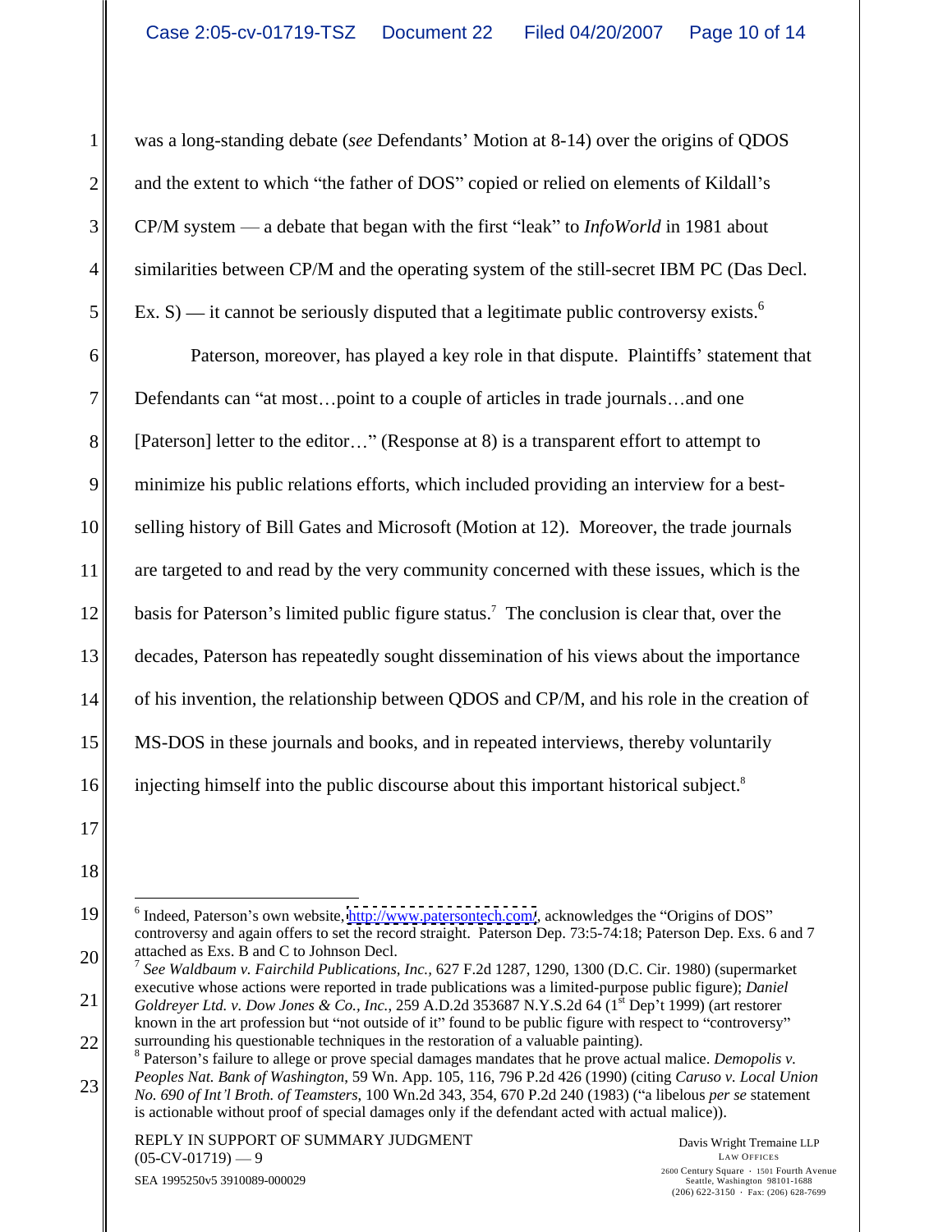#### 1 **b. Plaintiffs Cannot Establish Actual Malice**

2 Actual malice can be proven only by "sufficient evidence to permit the conclusion 3<sup> $\parallel$ </sup> that the defendant **in fact entertained serious doubts as to the truth** of his publication." 4 St. Amant v. Thompson, 390 U.S. 727, 731 (1968) (emphasis added).

<sup>4</sup> St. Amant v. Thompson, 390 U.S. 727, 731 (1968) (emphasis added).<br>
It is axiomatic that Defendants could not have acted with reckless disregard for 6 falsity when the substance of the statements at issue is either true or is opinion not 7 susceptible to being proven true or false. Paterson's own admissions and efforts to justify 8<sup> $\parallel$ </sup> his copying, discussed *supra* pp. 3-4, confirm the gist of the challenged factual statements. 9 But even if this were not the case, the undisputed evidence<sup>9</sup> shows widespread consensus 10 that QDOS and 86-DOS were clones of CP/M. Indeed, given this overwhelming public 11<sup> $\parallel$ </sup> record, including a United States District Court ruling (*see* Motion at 9-12), it would have 12<sup> $\parallel$ </sup> been **unreasonable** to entertain any such doubts.

 $13$  Plaintiffs point<sup>10</sup> to Evans' choice not to interview Paterson as the "most **telling**" 14 of their "legion" of evidence of Evans' reckless disregard. Response at 27. Here, 15 || Plaintiffs' "most telling" evidence is a *non sequitur*. First, as Mr. Evans testified (Evans 16 Dep. 19:10-21:16, 38:19-39:24 and 120:5-121:17), Paterson's "translation-compatibility" 17 defense to the "clone" charges was already in the public record (indeed, since 1983), and in 18 fact the Book quoted from Paterson's 1994 apologia (Das Decl. Ex. J), which presented the 19 identical defense that Paterson again offers the Court today, and would have offered if he 20 || had been contacted by Mr. Evans. Given that Paterson's position in the public controversy 21 was anything but a secret, consulting with him again would have changed nothing.

 $22 \left\| \frac{1}{2} \int_{\frac{1}{2}}^{\frac{1}{2}} \frac{1}{\sqrt{1-\frac{1}{2}}} \frac{1}{\sqrt{1-\frac{1}{2}}} \frac{1}{\sqrt{1-\frac{1}{2}}} \frac{1}{\sqrt{1-\frac{1}{2}}} \frac{1}{\sqrt{1-\frac{1}{2}}} \frac{1}{\sqrt{1-\frac{1}{2}}} \frac{1}{\sqrt{1-\frac{1}{2}}} \frac{1}{\sqrt{1-\frac{1}{2}}} \frac{1}{\sqrt{1-\frac{1}{2}}} \frac{1}{\sqrt{1-\frac{1}{2}}} \frac{1}{\sqrt{1-\frac{1}{2}}} \frac{1}{\sqrt{1-\frac{1$ <sup>9</sup> See Motion at 8-14. In his deposition, Mr. Evans listed many of these sources. Evans Dep. 35:9-36:3,<br>38:19-41:25, 53:15-55:16, 77:8-78:6, 140:19-142:11, and 147:6-151:10

 $23 \parallel$   $\frac{30.19-41.25}{10}$  Plaintiffs also dump into the record a collection of unauthenticated emails and other documents, which the Court may disregard. *Orr v. Bank of America*, 285 F.3d 764, 773-74 (9<sup>th</sup> Cir. 2002).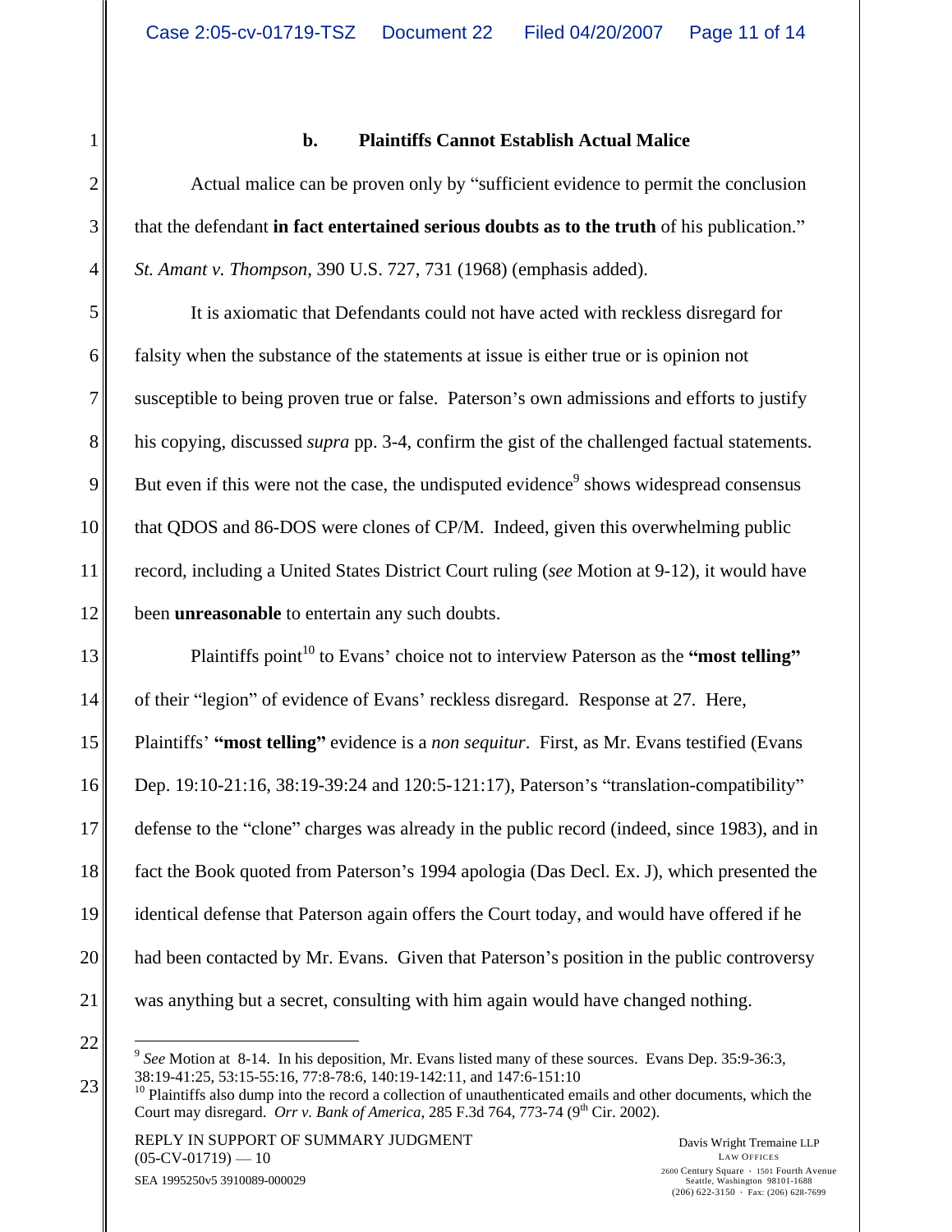Second, a mere failure to investigate is not actual malice. *See Herron v. Tribune Pub. Co., Inc*., 108 Wn.2d 162, 171, 736 P.2d 249 (1987) (actual malice is not proved by 3 showing that the publisher failed to investigate the basis for his statements or that a more prudent person would have refrained from such publications); *Parry v. George H. Brown & Associates, Inc*., 46 Wn. App. 193, 197, 730 P.2d 95 (1986) (actual malice is not shown by failure to investigate); *DARE America v. Rolling Stone Magazine*, 101 F. Supp.2d 1270,  $7 \parallel 1284 \text{ n.3 (C.D. Cal. 2000)}$  (defendants "not required" to contact "subjects of the article  $8 \parallel$  before publication"), *aff'd*, 270 F.3d 793 (9<sup>th</sup> Cir. 2001).

## 9 **3. Plaintiffs Cannot Establish Libel** *Per Se*

10 Plaintiffs proffer no **evidence** to establish libel *per se*. Rather, they offer the  $11$  conclusion<sup>11</sup> that an "ordinary reader of the defamatory statements would hate Paterson, 12  $\parallel$  ridicule him, hold him in contempt and distrust – both in business dealings and otherwise," 13 and that it is "abundantly obvious that these comments deprive Mr. Paterson of the benefit 14 of public confidence, and injure him in his business and occupation." Response at 9-10. of public confidence, and injure him in his business and occupation." Response at 9-10.<br>
This failure of proof is not surprising, because Paterson can hardly complain about the 16 Book's recognition that, in creating QDOS, he stood on the shoulders of a computer 17 industry giant, Gary Kildall. While Paterson may prefer a more laudatory critique, that 18 characterization cannot constitute libel *per se*. *See, e.g., Sims v. KIRO, Inc.,* 20 Wn. App. 19 at 234 (defamatory character must be "certain and apparent from the words themselves"); 20 *Exner v. AMA,* 12 Wn. App. 215, 219, 529 P.2d 863 (1974).<sup>12</sup>

 $21$ 

 $22 \n\Big\|$   $\Big\|$   $\Big\|$   $\Big\|$  Paterson's claim of damages is likewise a mere conclusion. Conclusory statements cannot prevent  $23 \n\Big\}$  summary judgment. *LaMon v. Butler*, 112 Wn.2d at 197.<br><sup>12</sup> A statement that says a person has done something he is legally entitled to do is **not** libelous. *See Southard* 

*v. Forbes, Inc.*, 588 F.2d 140, 145 (5th Cir. 1979).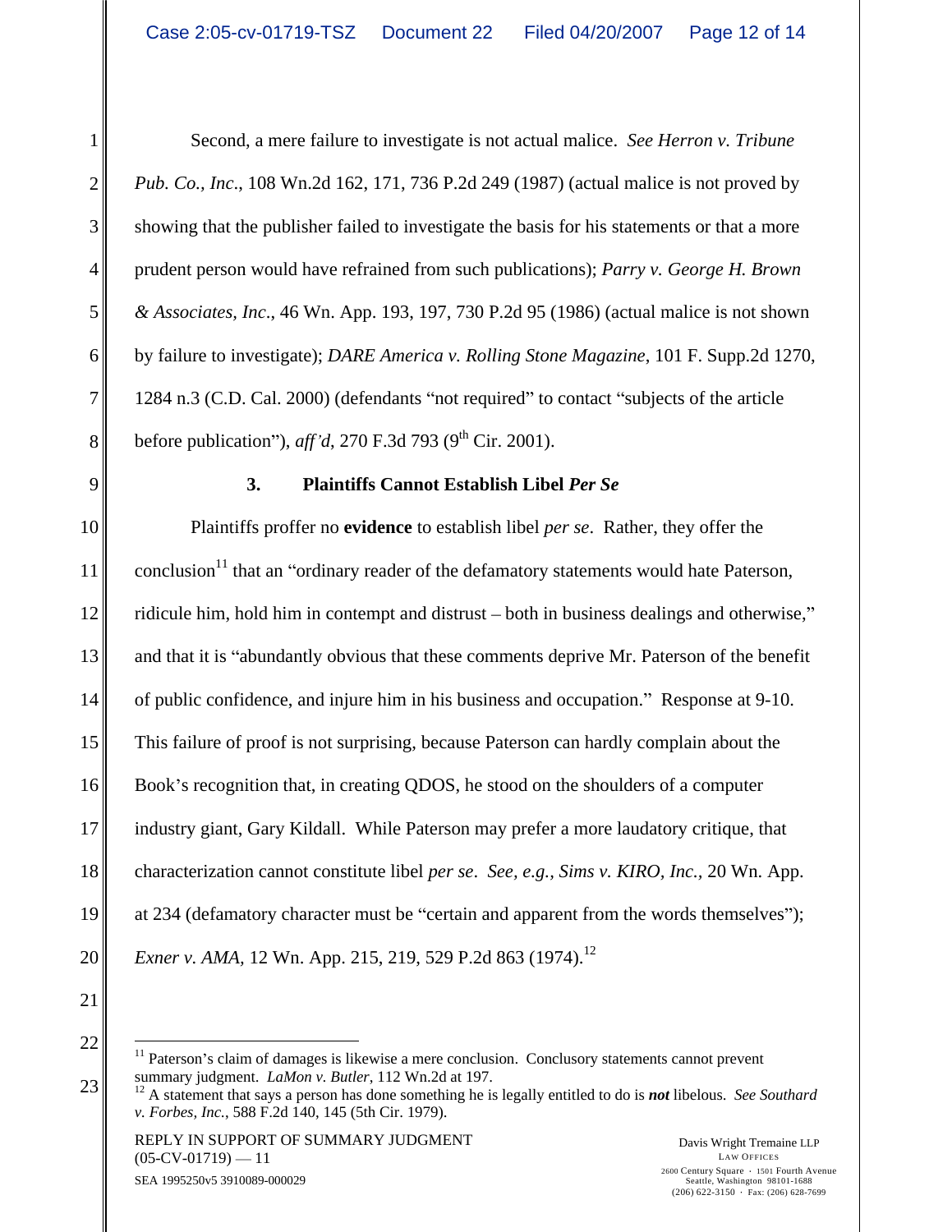# 1 C. Failure to Prove Defamation Requires Dismissal of False Light Claim 2 Any cause of action alleging damages arising from allegedly false and defamatory and  $\Box$  $3$  speech must satisfy the same standards as defamation. See, e.g., Hoppe v. Hearst Corp., speech must satisfy the same standards as defamation. *See, e.g., Hoppe v. Hearst Corp.*,<br>53 Wn. App. 668, 675-76, 770 P.2d 203 (1989) (false light claim based on same facts as 5 libel claim must be dismissed). Their failure to prove falsity or actual malice, or negate the 6 || application of the First Amendment opinion privilege, dooms Plaintiffs' false light claim. 7 Finally, Plaintiffs have decided to ignore the *Hoppe* rejection, cited by Defendants, of their 8 false light tort. *Hoppe*, 53 Wn. App. at 677 (trial court may properly dismiss false light  $9 \parallel$  claim since Washington "has not recognized the tort"). 10 III. CONCLUSION 11 For the foregoing reasons, Defendants respectfully request that their motion for 12 summary judgment be granted, and the action dismissed with prejudice.  $13$  DATED this 20th day of April, 2007. 14|| Davis Wright Tremaine LLP  $15$  $16$ 17 Bruce E. H. Johnson, WSBA #7667 18|| 2600 Century Square  $19$  Seattle, WA 98101-1688  $20$  ||  $200$  ||  $206$  |  $628-7699$  |  $21$  $22 \parallel$  $23$ REPLY IN SUPPORT OF SUMMARY JUDGMENT DAVIS Vright Tremaine LLP  $(05$ -CV-01719) — 12  $\blacksquare$ SEA 1995250v5 3910089-000029 Davis Wright Tremaine LLP LAW OFFICES 2600 Century Square 1501 Fourth Avenue Seattle, Washington 98101-1688 **C.** Failure to Prove Defamation Requires Dismissal of False Light Chain<br>Any cause of action alleging damages arising from allegedly false and definemators<br> $\Delta$  App 688. 675-76. 770 P 24 203 (1989) (false light claim base **III. CONCLUSION**  DATED this 20th day of April, 2007.<br>Davis Wright Tremaine LLP Attorneys for Defendants By /s/ Bruce E. H. Johnson Nigel P. Avilez, WSBA #36699 2600 Century Square 1501 Fourth Avenue Seattle, WA 98101-1688 Telephone: (206) 628-7683 Fax: (206) 628-7699 E-mail: <u>brucejohnson@dwt.com</u>